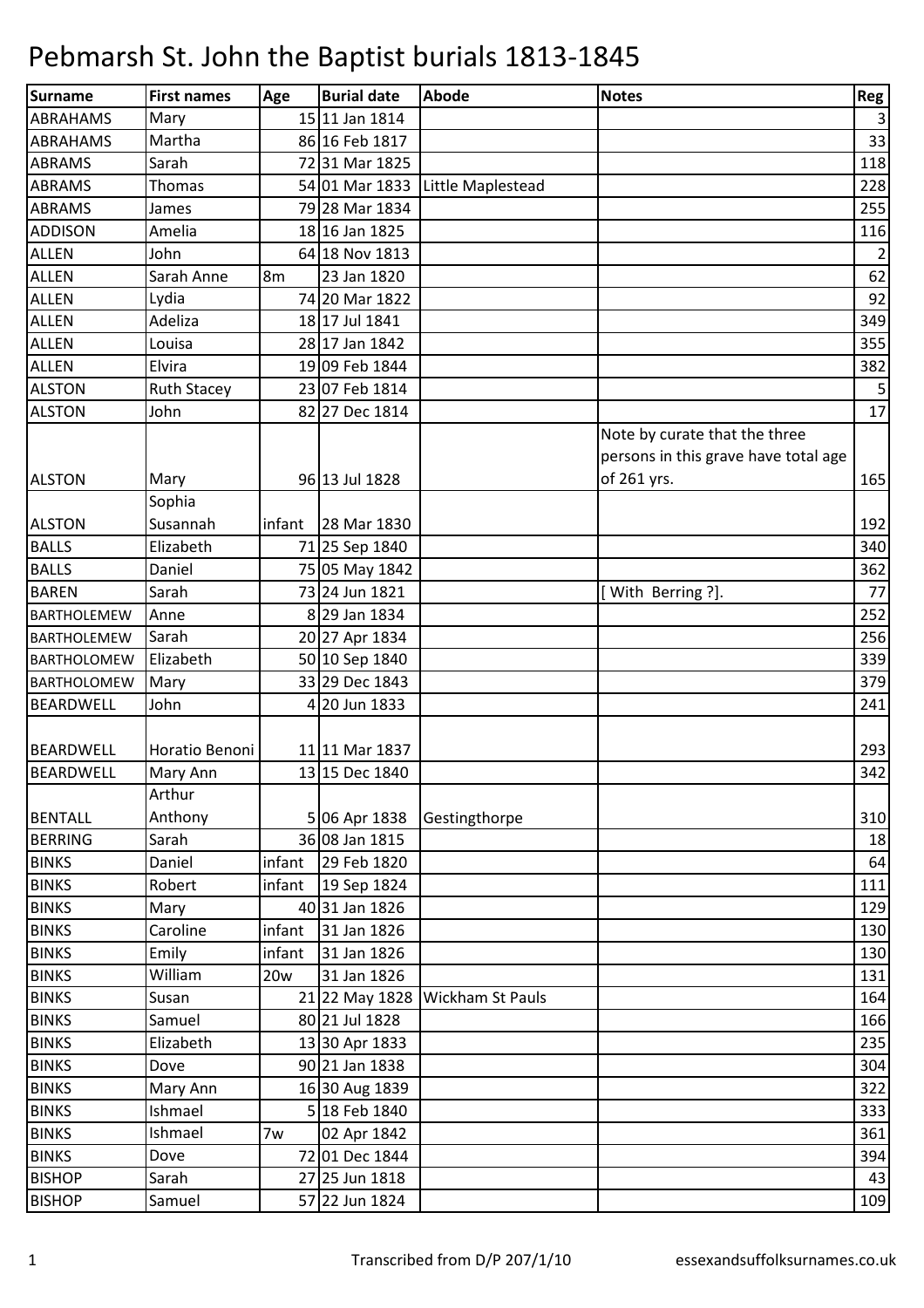| <b>Surname</b>     | <b>First names</b> | Age             | <b>Burial date</b>       | <b>Abode</b>      | <b>Notes</b>               | Reg    |
|--------------------|--------------------|-----------------|--------------------------|-------------------|----------------------------|--------|
| <b>BISHOP</b>      | Mary Anne          |                 | 13 17 Oct 1824           |                   |                            | 112    |
| <b>BISHOP</b>      | Geo.               |                 | 85 20 Mar 1827           |                   |                            | 143    |
| <b>BOLTON</b>      | Mary               |                 | 11 20 Oct 1837           |                   |                            | 303    |
| <b>BOUTLE</b>      | Edward             |                 | 21 23 Feb 1832           |                   |                            | 215    |
| <b>BOUTLE</b>      | Martha             |                 | 56 30 Apr 1832           |                   |                            | 219    |
| <b>BOWLES</b>      | Charles            | 1y3m            | 03 Jul 1814              |                   |                            | 13     |
| <b>BOWLES</b>      | William            |                 | 6 04 May 1817            |                   |                            | 35     |
| <b>BOWLES</b>      | Sarah              |                 | 38 26 Aug 1817           |                   |                            | 38     |
| <b>BOWTELL</b>     | Charles            |                 | 13 11 Nov 1827           |                   |                            | 156    |
| <b>BOWTELL</b>     | George             |                 | 35 14 Mar 1841           |                   |                            | 343    |
| <b>BULL</b>        | George             |                 | 67 17 Aug 1831           |                   |                            | 207    |
| <b>BUSH</b>        | Edward             |                 | 70 31 Aug 1819           |                   |                            | 54     |
| <b>BUSH</b>        | Mary               |                 | 82 26 Aug 1821           |                   |                            | 79     |
| <b>BUSH</b>        | Elizabeth          |                 | 62 27 Mar 1822           |                   |                            | 93     |
| <b>BUSH</b>        | William            | 5w              | 28 Aug 1827              |                   |                            | 151    |
| <b>BUSH</b>        | Sarah              | 18 <sub>m</sub> | 05 Feb 1829              |                   |                            | 174    |
| <b>BUSH</b>        | Hannah             |                 | 13 19 Apr 1829           |                   |                            | 178    |
| <b>BUSH</b>        | Jemima             |                 | 14 15 Jan 1834           |                   |                            | 251    |
| <b>BUSH</b>        | Emma               | infant          | 24 Apr 1835              |                   |                            | 269    |
| <b>BUSH</b>        | Eliza              | infant          | 24 Apr 1835              |                   |                            | 269    |
| <b>BUSH</b>        | Anne               |                 | 77 18 Feb 1838           |                   |                            | 305    |
| <b>BUSH</b>        | Edward             |                 | 17 02 Apr 1842           |                   |                            | 360    |
| <b>BUSH</b>        | Eliza              |                 | 18 11 Apr 1845           |                   |                            | 402    |
| <b>BUSH</b>        | William            |                 | 27 19 Oct 1845           |                   |                            | 407    |
| <b>BUTCHER</b>     | Edmand             |                 | 22 12 May 1816 Twinstead |                   |                            | 30     |
| <b>BUTCHER</b>     | Robert             |                 | 78 26 Dec 1820           |                   |                            | 71     |
| <b>BUTCHER</b>     | Jane               |                 | 34 16 Dec 1829           |                   |                            | 190    |
| <b>BUTCHER</b>     | Susan              |                 | 92 28 Nov 1830           |                   |                            | 199    |
| <b>BUTCHER</b>     | Frances            |                 | 77 31 Jan 1840           |                   |                            | 329    |
| <b>BUTCHER</b>     | Sarah              | infant          | 09 Feb 1840              |                   |                            | 332    |
| <b>BYFORD</b>      | David              |                 | 2 21 Aug 1825            |                   |                            | 123    |
| <b>BYFORD</b>      | Elizabeth          |                 | 53 11 Sep 1830           |                   |                            | 198    |
| <b>CANT</b>        | Susan              |                 | 14 10 Jan 1822           |                   |                            | 87     |
| <b>CANT</b>        | William            |                 | 52 07 Nov 1828           |                   |                            | 172    |
| <b>CANT</b>        | James              |                 | 58 07 Apr 1833           |                   |                            | 232    |
| <b>CANT</b>        | Jane Ann           |                 | 9 28 Nov 1833            |                   |                            | 248    |
| <b>CARPENTER</b>   | Eliza              |                 | 17 11 Nov 1825           |                   |                            | 127    |
| <b>CARPENTER</b>   | Sam.               |                 | 64 20 Jan 1828           |                   |                            | 160    |
| <b>CARPENTER</b>   | Ann                |                 | 62 12 Mar 1829           |                   |                            | 177    |
| <b>CARPENTER</b>   | John               |                 | 62 19 Apr 1829           |                   |                            | 179    |
|                    |                    |                 |                          |                   |                            |        |
| <b>CARPENTER</b>   | William Hyam       | infant          | 20 Jun 1830              |                   |                            | 197    |
| <b>CARTER</b>      | Moses              |                 | 80 15 Feb 1818           | Maplestead        |                            | 39     |
| <b>CHANDLER</b>    | Mary               |                 | 60 15 Aug 1819           |                   |                            | 53     |
| <b>CHAPLIN</b>     | Sarah              |                 | 62 25 Aug 1818           | Newton            | [Newton, Suffolk?].        | $44\,$ |
| <b>CHAPLYN</b>     | John               |                 | 74 06 Apr 1826           | Hadleigh, Suffolk |                            | 132    |
| <b>CHAPMAN</b>     | Joseph             |                 | 39 20 Apr 1839           | Epping            |                            | 318    |
| <b>CHARINGTON</b>  | Marina             |                 | 14 04 May 1841           |                   | [See Marinda in baptisms]. | 346    |
| <b>CHARRINGTON</b> | Mary Ann           |                 | 103 Mar 1822             |                   |                            | 90     |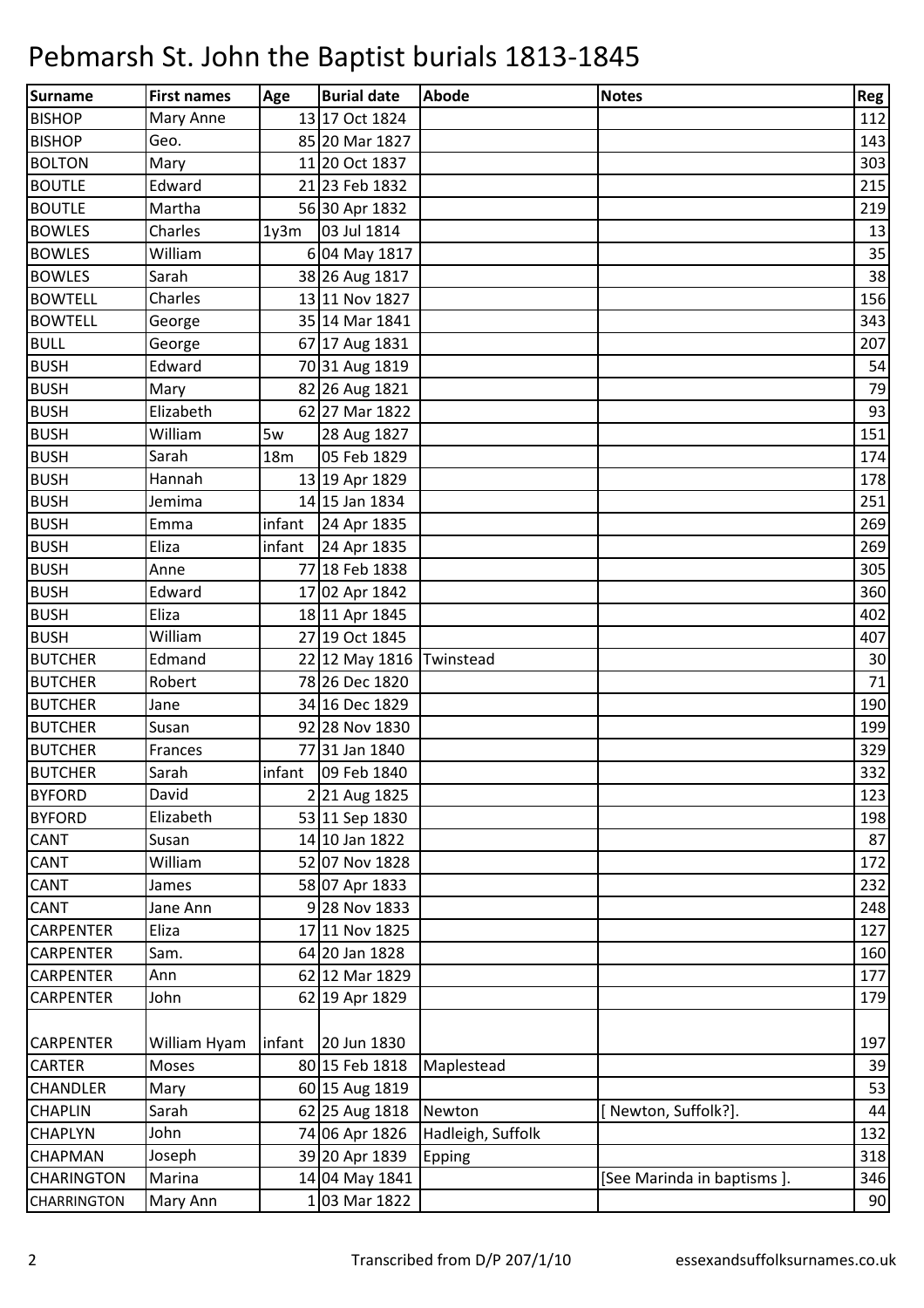| Surname          | <b>First names</b> | Age             | <b>Burial date</b> | Abode | <b>Notes</b> | Reg   |
|------------------|--------------------|-----------------|--------------------|-------|--------------|-------|
|                  |                    |                 |                    |       |              |       |
| <b>CLARK</b>     | Samuel Sydey       |                 | 1y11m 22 Mar 1835  |       |              | 267   |
| <b>CLARKE</b>    | William Isaac      | 5 <sub>m</sub>  | 11 Jun 1829        |       |              | 181   |
| <b>COLE</b>      | William            | <b>19w</b>      | 23 Jan 1822        |       |              | 88    |
|                  |                    |                 |                    |       |              |       |
| <b>COLLIS</b>    | Sarah Roberta      |                 | 29 31 Dec 1816     |       |              | 32    |
| <b>COOK</b>      | Sophy              | 1y9m            | 29 Jan 1831        |       |              | 202   |
| <b>COOTE</b>     | Jane               |                 | 47 04 May 1814     |       |              | $9\,$ |
| <b>COOTE</b>     | Elizabeth          |                 | 84 29 Mar 1839     |       |              | 316   |
| <b>COWPER</b>    | Susan              | 10 <sub>m</sub> | 14 Sep 1821        |       |              | 80    |
| <b>CREFFIELD</b> | Susan              | 5m              | 07 Feb 1819        |       |              | 47    |
| <b>CREFFIELD</b> | Sarah              |                 | 25 18 Oct 1821     |       |              | 83    |
| <b>CREFFIELD</b> | Kezziah            |                 | 29 04 May 1824     |       |              | 106   |
| <b>CREFFIELD</b> | John               |                 | 75 27 Feb 1827     |       |              | 142   |
| <b>CREFFIELD</b> | Hannah             |                 | 2 11 Jun 1830      |       |              | 195   |
| <b>CREFFIELD</b> | Sarah              |                 | 67 28 May 1831     |       |              | 206   |
| <b>CREFFIELD</b> | John               |                 | 40 26 Mar 1834     |       |              | 254   |
| <b>CREFFIELD</b> | <b>Thomas</b>      |                 | 79 18 Sep 1843     |       |              | 376   |
| <b>CREFFIELD</b> | Charlotte          |                 | 37 07 Jul 1845     |       |              | 404   |
| <b>CRISP</b>     | William            |                 | 40 08 Feb 1836     |       |              | 280   |
| <b>CRISP</b>     | Moses              |                 | 72 02 Jan 1837     |       |              | 290   |
| <b>CROSSBY</b>   | Sarah              | 1y9m            | 01 Oct 1826        |       |              | 137   |
| <b>CROSSBY</b>   | Maria              |                 | 41 05 Dec 1832     |       |              | 223   |
| <b>CROSSBY</b>   | John               | infant          | 31 Jan 1833        |       |              | 225   |
| <b>CROSSBY</b>   | George             | infant          | 07 Feb 1833        |       |              | 226   |
| <b>CROSSBY</b>   | Daniel             |                 | 38 06 Aug 1835     |       |              | 274   |
| <b>CROSSBY</b>   | Elizabeth          |                 | 82 16 Dec 1838     |       |              | 313   |
| <b>CROSSBY</b>   | Sarah              |                 | 10 25 Apr 1839     |       |              | 319   |
| <b>DEAKS</b>     | Alfred             |                 | 2 07 Nov 1841      |       |              | 352   |
| <b>DEEKS</b>     | William            |                 | 88 16 Jan 1825     |       |              | 117   |
| <b>DEEKS</b>     | Edward             |                 | 22 28 Jul 1833     |       |              | 243   |
| <b>DEEKS</b>     | Louisa             |                 | 32 07 Feb 1836     |       |              | 279   |
| <b>DEEKS</b>     | Alfred             | infant          | 14 Jun 1838        |       |              | 311   |
| <b>DIGLES</b>    | Sarah              |                 | 13 15 Dec 1833     |       |              | 250   |
| <b>DIXEY</b>     | William            | 5m              | 31 May 1818        |       |              | 42    |
| <b>DIXEY</b>     | Elizabeth          |                 | 2 15 May 1831      |       |              | 205   |
| <b>DIXEY</b>     | Sarah              |                 | 15 24 Jul 1836     |       |              | 285   |
| <b>DODD</b>      | Archilaus          |                 | 80 22 Feb 1835     |       |              | 266   |
| <b>DODD</b>      | Alice              |                 | 74 27 Sep 1835     |       |              | 275   |
| <b>DOWNES</b>    | Joseph             | 22m             | 13 Jun 1830        |       |              | 196   |
| <b>DOWNES</b>    | Jane               |                 | 66 17 Apr 1831     |       |              | 204   |
| <b>DOWNES</b>    | George             | 10 <sub>m</sub> | 04 May 1836        |       |              | 283   |
| <b>DOWNES</b>    | Elizabeth          |                 | 18 01 Jan 1837     |       |              | 289   |
| <b>DOWNES</b>    | Rebecca            |                 | 26 17 Jul 1837     |       |              | 301   |
| <b>DOWNES</b>    | Louisa             |                 | 21 28 Jul 1842     |       |              | 365   |
| <b>DOWNES</b>    | William            |                 | 3 07 May 1844      |       |              | 386   |
| <b>DOWNS</b>     | Richard            |                 | 59 15 Apr 1827     |       |              | 147   |
| <b>DOWNS</b>     | Eliza              | infant          | 27 Apr 1828        |       |              | 163   |
| <b>DOWNS</b>     | Daniel             |                 | 106 Dec 1844       |       |              | 395   |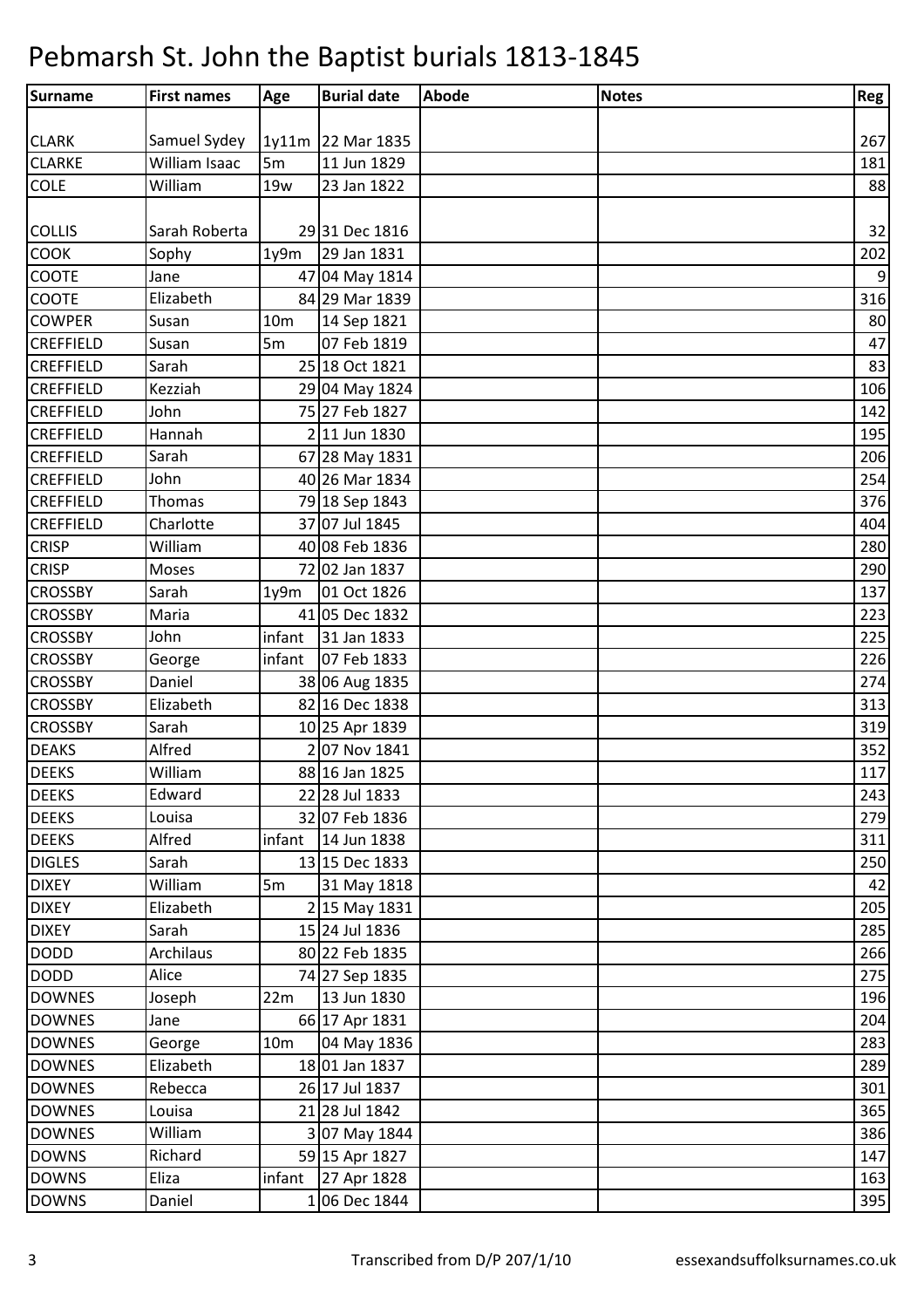| Surname           | <b>First names</b> | Age             | <b>Burial date</b>        | Abode                         | <b>Notes</b> | Reg |
|-------------------|--------------------|-----------------|---------------------------|-------------------------------|--------------|-----|
|                   | Charles            |                 |                           |                               |              |     |
| <b>DUNCOMB</b>    | Jeremiah           | 7 <sub>m</sub>  | 17 Aug 1845               |                               |              | 406 |
| <b>DUNCOMBE</b>   | Harriett           | 6m              | 19 Nov 1843               |                               |              | 378 |
| <b>EADY</b>       | Charles            |                 | 930 Aug 1840              |                               |              | 338 |
| EADY              | Charles            | 6 <sub>m</sub>  | 12 Feb 1843               |                               |              | 369 |
| <b>ELDRED</b>     | Mary               |                 | 17 16 Dec 1819            |                               |              | 59  |
| <b>ELDRED</b>     | Sarah              |                 | 20 22 Dec 1819            |                               |              | 60  |
| <b>ELDRED</b>     | Emanuel            |                 | 41 09 Jan 1820            |                               |              | 61  |
| <b>ELDRED</b>     | Mary               |                 | 64 25 Mar 1820            |                               |              | 66  |
| <b>ELDRED</b>     | Rebecca            |                 | 11m3w 27 Jul 1822         |                               |              | 94  |
| <b>ELDRED</b>     | Rebecca            | 6 <sub>m</sub>  | 23 Feb 1823               |                               |              | 98  |
| <b>ELDRED</b>     | Emmanuel           |                 | 7731 Oct 1824             |                               |              | 113 |
| <b>ELDRED</b>     | Sarah              | 3m              | 29 Oct 1825               |                               |              | 126 |
| <b>ELDRED</b>     | Rebecca            | 4m              | 05 Feb 1829               |                               |              | 175 |
| <b>ELDRED</b>     | Ephraim            | 7w              | 28 Dec 1830               |                               |              | 200 |
| <b>ELDRED</b>     | Kesia              | infant          | 17 Jan 1832               |                               |              | 211 |
| <b>ELDRED</b>     | Mary               | 2d              | 20 May 1837               |                               |              | 296 |
| <b>ELDRED</b>     | Ann                |                 | 25 26 May 1837            |                               |              | 298 |
| <b>ELDRED</b>     | Sarah              |                 | 12 10 Sep 1837            |                               |              | 302 |
| <b>ELDRED</b>     | Sarah              |                 | 9 26 Jan 1840             |                               |              | 327 |
| <b>ELDRED</b>     | Sarah              | 1y6m            | 03 Mar 1844               |                               |              | 384 |
| <b>ELLIS</b>      | Elizabeth          |                 | 46 18 May 1814            |                               |              | 11  |
| <b>ELLIS</b>      | Sophia             | 5w              | 23 Nov 1815               |                               |              | 26  |
| <b>ELLIS</b>      | Ambrose            |                 | 65 04 Jan 1830            |                               |              | 191 |
| <b>EPPS</b>       | Julia              |                 | 16 28 Aug 1836            |                               |              | 286 |
| <b>FARROW</b>     | Sarah              |                 | 71 01 Jan 1844            |                               |              | 380 |
| FENNER            | George             | 11 <sub>m</sub> | 13 Sep 1844               |                               |              | 390 |
| <b>FENNING</b>    | John               |                 | 42 03 May 1833            |                               |              | 236 |
| <b>FENNING</b>    | Susanna            |                 | 4 02 Jun 1833             |                               |              | 240 |
| <b>FENTON</b>     | John Cook          |                 | 48 21 Sep 1827   Halstead |                               |              | 153 |
| <b>FENTON</b>     | William            |                 |                           | 20 02 Nov 1827 Gt. Maplestead |              | 155 |
| <b>FINCHAM</b>    | Mary               |                 | 60 04 Oct 1821            |                               |              | 82  |
| <b>FIRMIN</b>     | Sarah              |                 | 46 07 Sep 1827            | Ridgwell                      |              | 152 |
| <b>FIRMIN</b>     | John               |                 | 24 25 Apr 1833            | Twinsted                      |              | 234 |
| <b>FIRMIN</b>     | Deborah            |                 | 14 18 Jul 1834            | Twinstead                     |              | 258 |
| <b>FIRMIN</b>     | William            |                 | 74 19 Nov 1845            | Twinstead                     |              | 408 |
| <b>FISHER</b>     | James              |                 | 34 20 Jan 1820            |                               |              | 63  |
| <b>FISHER</b>     | John               |                 | 82 16 Mar 1821            |                               |              | 75  |
| <b>FISHER</b>     | James              | 1 <sub>m</sub>  | 16 Sep 1821               |                               |              | 81  |
| <b>FRANKLIN</b>   | Hannah             |                 | 14 29 Jun 1823            |                               |              | 101 |
| <b>FRANKLIN</b>   | James              |                 | 60 28 Jan 1840            |                               |              | 328 |
| <b>FROST</b>      | Roberta            |                 | 7 21 Jun 1829             |                               |              | 182 |
| <b>FROST</b>      | James              |                 | 507 Mar 1833              |                               |              | 230 |
| <b>GALLIFANT</b>  | Jane               |                 | 78 29 May 1835 Halsted    |                               |              | 270 |
| <b>GALLIPHANT</b> | Thomas             |                 | 62 02 Feb 1821            |                               |              | 72  |
| <b>GIBBS</b>      | Ann                |                 | 68 07 May 1844            |                               |              | 385 |
| <b>GILBY</b>      | Thomas             | 3m              | 04 Jul 1824               |                               |              | 110 |
| <b>GILBY</b>      | Catherine          |                 | 68 24 Aug 1828            |                               |              | 168 |
| <b>GILBY</b>      | Charlotte          |                 | 18 07 Apr 1833            |                               |              | 233 |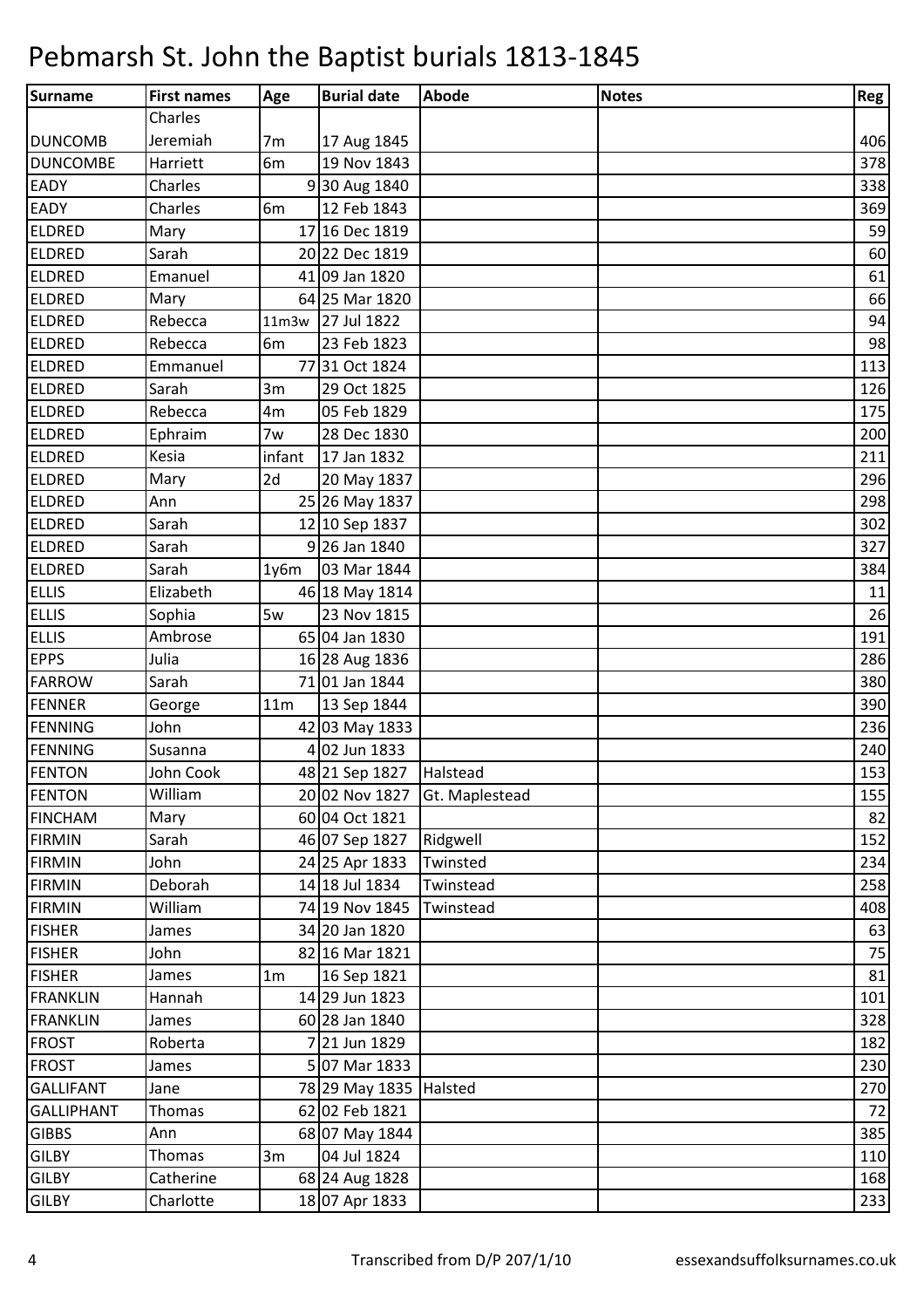| <b>Surname</b>    | <b>First names</b> | Age            | <b>Burial date</b> | Abode                   | <b>Notes</b> | Reg     |
|-------------------|--------------------|----------------|--------------------|-------------------------|--------------|---------|
| <b>GILBY</b>      | John               |                | 77 25 Oct 1833     |                         |              | 246     |
| <b>GODDARD</b>    | Mary               |                | 73 11 Apr 1827     |                         |              | 146     |
| <b>GOYMER</b>     | Abraham            |                | 86 28 Jan 1837     |                         |              | 291     |
| <b>HALE</b>       | Mary Anne          |                | 4 29 Jun 1821      |                         |              | 78      |
| <b>HALE</b>       | Sarah              | 3m             | 01 Mar 1838        |                         |              | 307     |
| <b>HALE</b>       | Ann                | 3m             | 01 Mar 1838        |                         |              | 307     |
| <b>HALE</b>       | Mary Ann           |                | 36 03 Sep 1843     |                         |              | 374     |
|                   |                    |                |                    |                         |              |         |
| <b>HALE</b>       | George Benj'n      | 11m            | 03 Sep 1843        |                         |              | 375     |
| <b>HALE</b>       | Thomas             | 3d             | 09 Jul 1844        |                         |              | 388     |
| <b>HARRINGTON</b> | John               |                | 76 20 Jun 1821     |                         |              | 76      |
| <b>HARRINGTON</b> | Eady               |                | 77 26 Jan 1845     |                         |              | 397     |
| <b>HAYWARD</b>    | Keziah             |                | 26 22 Aug 1832     |                         |              | 221     |
| <b>HEARN</b>      | William            |                | 68 17 Nov 1832     |                         |              | 222     |
| <b>HEARN</b>      | Jane               | 6 <sub>m</sub> | 26 Sep 1834        |                         |              | 261     |
| <b>HEARN</b>      | John               | 3m             | 15 Apr 1835        |                         |              | 268     |
| <b>HEARN</b>      | John               |                | 34 23 Dec 1835     | <b>Great Maplestead</b> |              | 278     |
| <b>HEARN</b>      | William            |                | 1 13 Mar 1837      |                         |              | 294     |
| <b>HEARNE</b>     | Jane               |                | 5 02 Mar 1845      |                         |              | 398     |
| <b>HIBBLE</b>     | John               | infant         | 15 Feb 1822        |                         |              | 89      |
| <b>HIBBLE</b>     | Elizabeth          |                | 75 11 Mar 1832     |                         |              | 218     |
| <b>HICKS</b>      | Susanna            |                | 72 05 Sep 1815     |                         |              | 22      |
| <b>HICKS</b>      | William            |                | 84 17 Dec 1818     |                         |              | 45      |
| <b>HICKS</b>      | Ann                |                | 37 13 Jun 1835     |                         |              | 271     |
| <b>HICKS</b>      | Susannah           | 12d            | 10 Jul 1842        |                         |              | 364     |
| <b>HICKS</b>      | Mary               | 8m             | 26 Feb 1843        |                         |              | 370     |
| <b>HIGGLETON</b>  | Sarah              |                | 27 01 May 1841     |                         |              | 345     |
| <b>HOLBROW</b>    | Arthur             | 7 <sub>m</sub> | 24 Apr 1840        | Halstead                |              | 335     |
| <b>HOLBROW</b>    | Charles            |                | 2 24 Apr 1840      | Halstead                |              | 336     |
| <b>HOWARD</b>     | Susan              |                | 21 31 Oct 1819     |                         |              | 58      |
| <b>HOWARD</b>     | Sarah              |                | 30 29 Jun 1820     | <b>Bulmer</b>           |              | 69      |
| <b>HOWARD</b>     | Robert             |                | 25 15 Jul 1827     |                         |              | 150     |
| <b>HOWARD</b>     | Rachael            |                | 23 28 Jun 1829     | Alphamstone             |              | 183     |
| <b>HOWARD</b>     | Rachael            |                | 60 09 Oct 1831     | Alphamstone             |              | 209     |
| <b>HOWARD</b>     | Judith             |                | 43 03 Mar 1833     | Twinstead               |              | 229     |
| <b>HOWARD</b>     | William            |                | 24 24 Feb 1839     |                         |              | 315     |
| <b>JERVIS</b>     | Hannah             |                | 84 03 Dec 1815     |                         |              | 27      |
| <b>JOHNSON</b>    | Elizabeth          |                | 81 25 Dec 1814     |                         |              | 16      |
| <b>JOHNSON</b>    | Sarah              | infant         | 01 Mar 1829        |                         |              | 176     |
| <b>JOHNSON</b>    | Ann                |                | 88 24 Jan 1844     |                         |              | 381     |
| <b>JOHNSON</b>    | Eliza              |                | 27 11 Aug 1844     |                         |              | 389     |
| <b>JONSTONE</b>   | William            |                | 89 04 Feb 1819     |                         |              | 46      |
| <b>JOSLIN</b>     | Mary               |                | 13 24 Apr 1828     |                         |              | 162     |
| <b>JOSLYN</b>     | Jonathan           |                | 36 16 Aug 1829     |                         |              | 186     |
| <b>KETLEY</b>     | Sarah              |                | 18 11 Dec 1814     |                         |              | 15      |
| <b>KETLEY</b>     | Edward             |                | 26 13 Jun 1820     |                         |              | 68      |
| KILLENBACK        | Dorothy            |                | 49 01 May 1814     |                         |              | $\bf 8$ |
| <b>LEVETT</b>     | Mary               |                | 85 01 Dec 1829     |                         |              | 189     |
| LEWIS             | Elijah             | infant         | 02 Oct 1831        |                         |              | 208     |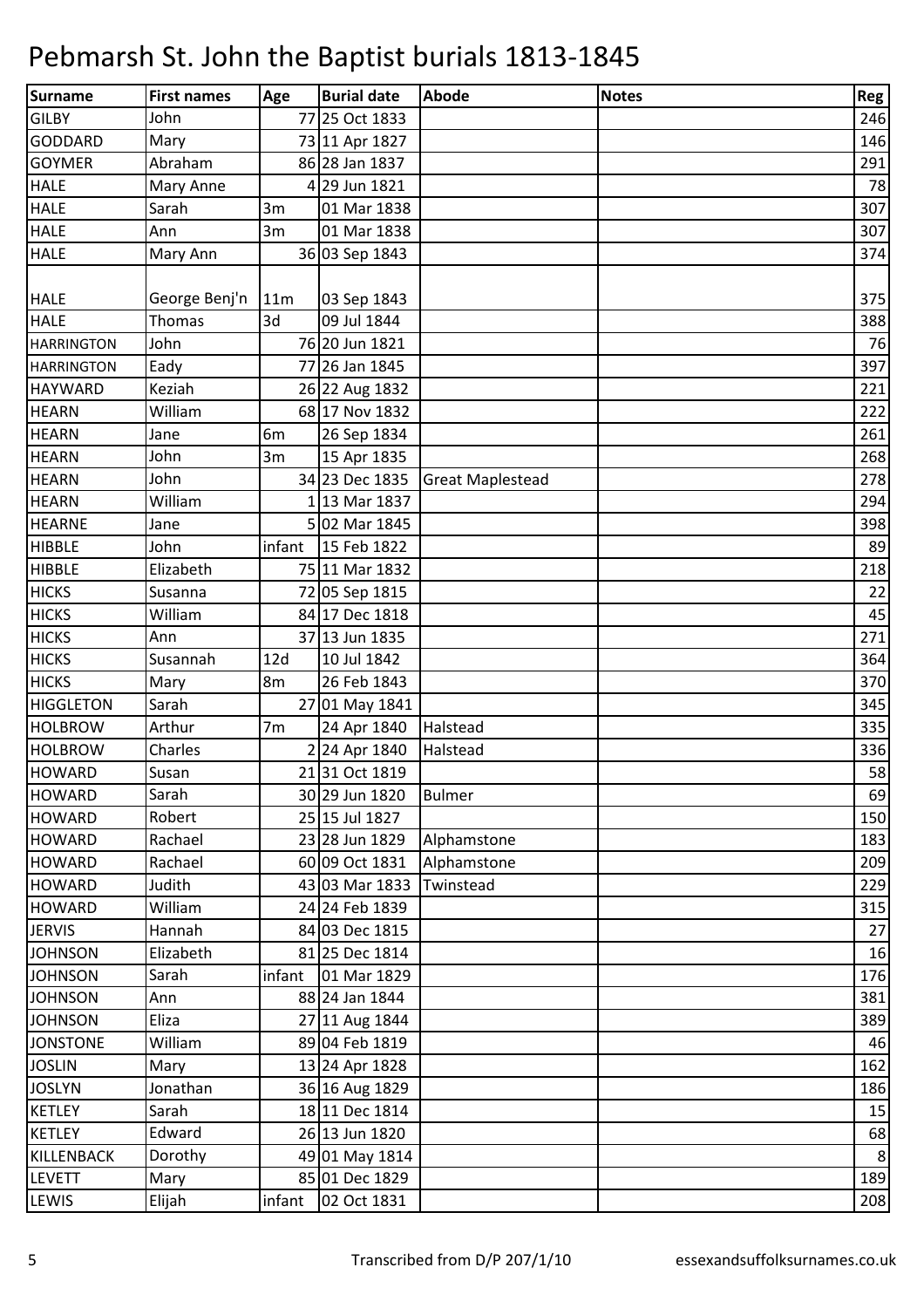| <b>Surname</b>  | <b>First names</b> | Age            | <b>Burial date</b> | <b>Abode</b>            | <b>Notes</b>                     | Reg |
|-----------------|--------------------|----------------|--------------------|-------------------------|----------------------------------|-----|
| LEWIS           | Sarah              |                | 2 04 Mar 1832      |                         |                                  | 216 |
| <b>LEWIS</b>    | Sarah              |                | 15 17 Feb 1842     |                         |                                  | 358 |
| <b>LORKIN</b>   | James              |                | 10 18 Dec 1831     |                         |                                  | 210 |
| <b>LORKIN</b>   | Joseph             |                | 33 29 Jan 1832     |                         |                                  | 213 |
| <b>LORKIN</b>   | Maria              |                | 30 08 Feb 1832     |                         |                                  | 214 |
| <b>LORKIN</b>   | Mary Ann           |                | 21 26 Nov 1844     |                         |                                  | 393 |
| <b>LOTT</b>     | Frances            |                | 13 06 Jan 1828     |                         |                                  | 157 |
| <b>LOTT</b>     | Elizabeth          |                | 18 22 Apr 1840     |                         |                                  | 334 |
|                 |                    |                |                    |                         | Altered by Curate from Mary      |     |
| M'ARDLE         | Mary Ann           |                | 16 02 Aug 1835     |                         | M'Artley. [ For McArdle ?].      | 273 |
| <b>MAYHEW</b>   | Mary Jane          |                | 28 01 Dec 1834     |                         |                                  | 263 |
| <b>MURRELLS</b> | Sarah              |                | 68 17 Nov 1835     |                         |                                  | 277 |
| <b>MURRELLS</b> | <b>Thomas</b>      |                | 67 23 Nov 1840     |                         |                                  | 341 |
| <b>NEWTON</b>   | Sarah              |                | 82 05 Nov 1833     |                         |                                  | 247 |
| <b>NOTT</b>     | Rachael            |                | 16 16 Apr 1818     |                         |                                  | 40  |
| <b>NOTT</b>     | William            | 4 <sub>m</sub> | 17 Mar 1838        |                         |                                  | 308 |
| <b>NOTT</b>     | Joseph             |                | 76 24 Mar 1838     |                         |                                  | 309 |
| OLEWY?          | Ann                |                | 56 16 May 1817     |                         | [Oleary ?, poor a ?].            | 36  |
| <b>PARKER</b>   | Mary               |                | 70 14 Jan 1827     |                         |                                  | 140 |
| <b>PATTEN</b>   | William            |                | 64 21 Dec 1822     |                         |                                  | 95  |
| <b>PAYNE</b>    | John               |                | 62 15 Aug 1834     |                         |                                  | 259 |
| <b>PAYNE</b>    | Frances            |                | 64 13 Nov 1834     |                         |                                  | 262 |
| PHILLIMORE      | Sarah              |                | 77 18 Apr 1830     |                         | Date unclear.                    | 194 |
| PILGRIM         | Robert             |                | 77 23 Nov 1815     |                         |                                  | 25  |
| PILGRIM         | Rebecca            |                | 83 21 Jan 1816     |                         |                                  | 28  |
| PILGRIM         | Alice              |                | 54 17 Jul 1829     |                         |                                  | 185 |
| PILGRIM         | Robert             |                | 68 19 May 1839     |                         |                                  | 321 |
| PLAYLE          | John               |                | 67 13 Aug 1817     |                         |                                  | 37  |
| <b>POTTER</b>   | Judith             | 3w             | 25 Nov 1821        |                         |                                  | 84  |
| <b>POTTER</b>   | Adadazer           |                | 2 08 Feb 1824      |                         | [For Adaliza ?].                 | 103 |
| <b>POTTER</b>   | King               |                | 55 22 Apr 1824     |                         |                                  | 105 |
| <b>POTTER</b>   | Elizabeth          | 15m            | 09 Oct 1825        | <b>Wickham St Pauls</b> |                                  | 125 |
| <b>POTTER</b>   | Charles            |                | 74 11 Apr 1830     |                         |                                  | 193 |
| <b>POTTER</b>   | George             | 6 <sub>m</sub> | 17 Feb 1833        |                         |                                  | 227 |
| <b>POTTER</b>   | Jane Ann           |                | 101 Dec 1833       |                         |                                  | 249 |
| <b>POTTER</b>   | Mary               |                | 29 05 Feb 1837     |                         |                                  | 292 |
| <b>POTTER</b>   | Eliza Ann          | 9 <sub>m</sub> | 08 Jul 1837        |                         | In the margin is Corts or Carts? | 300 |
| <b>POTTER</b>   | Samuel             |                | 38 14 Apr 1839     |                         |                                  | 317 |
| <b>POTTER</b>   | Charles            |                | 44 27 Nov 1839     | <b>Wickham St Pauls</b> |                                  | 323 |
| <b>POTTER</b>   | Eliza              |                | 2 12 Jan 1840      |                         |                                  | 325 |
| <b>POTTER</b>   | Emmanuel           |                | 5 12 Jan 1840      |                         |                                  | 326 |
| <b>POTTER</b>   | George             |                | 42 08 Jul 1841     |                         |                                  | 348 |
| <b>POTTER</b>   | Mary               |                | 70 02 Jan 1842     |                         |                                  | 354 |
| <b>POTTER</b>   | Martha             |                | 50 03 Mar 1842     |                         |                                  | 359 |
| <b>POTTER</b>   | John               | 14d            | 22 May 1842        |                         |                                  | 363 |
| <b>POTTER</b>   | George             | 4m             | 26 Aug 1842        |                         |                                  | 366 |
| <b>PUDNEY</b>   | Robert             |                | 12 06 May 1843     |                         |                                  | 372 |
| <b>PYE</b>      | John               |                | 13 20 Feb 1814     |                         |                                  | 7   |
| <b>PYE</b>      | Mary               |                | 17 06 Sep 1819     |                         |                                  | 55  |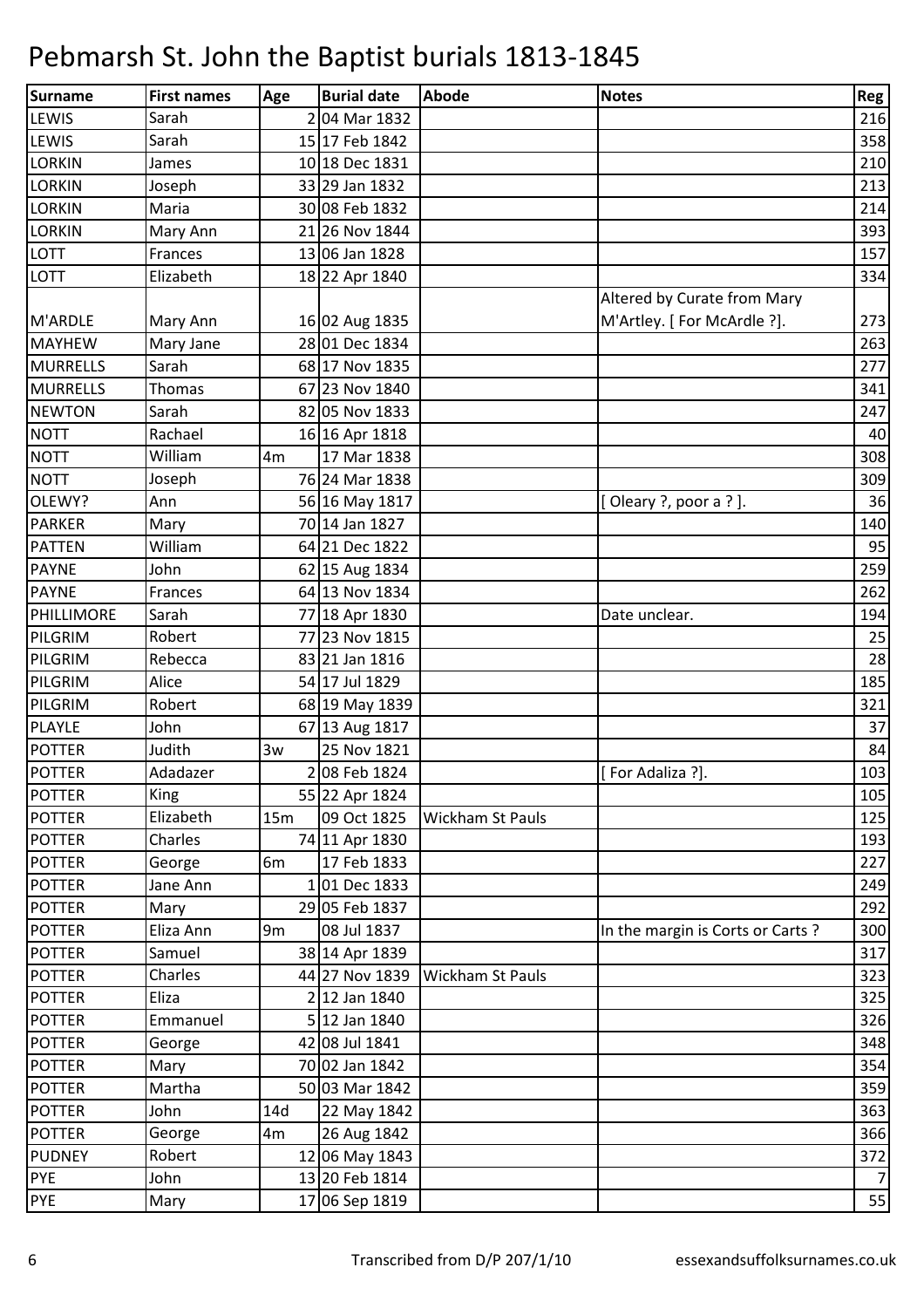| Surname         | <b>First names</b> | Age             | <b>Burial date</b> | <b>Abode</b>      | <b>Notes</b>                   | Reg              |
|-----------------|--------------------|-----------------|--------------------|-------------------|--------------------------------|------------------|
| <b>PYE</b>      | Jane               |                 | 30 19 Feb 1823     |                   |                                | 97               |
| <b>PYE</b>      | Mary Anne          |                 | 531 Dec 1824       |                   |                                | 114              |
| PYE             | Elizabeth          |                 | 28 30 Apr 1826     |                   |                                | 134              |
| <b>PYE</b>      | George             | 1 <sub>m</sub>  | 18 May 1826        |                   |                                | 135              |
| PYE             | Martha             |                 | 25 07 Jan 1827     |                   |                                | 139              |
| <b>PYE</b>      | Henry              | 9m              | 04 Feb 1827        |                   |                                | 141              |
| PYE             | Mark               | 6m              | 12 Jul 1827        |                   |                                | 149              |
| <b>PYE</b>      | John               |                 | 37 27 Sep 1827     |                   |                                | 154              |
| <b>PYE</b>      | Samuel             |                 | 7 27 Aug 1828      |                   |                                | 169              |
| PYE             | Henry              |                 | 73 21 May 1829     |                   |                                | 180              |
| <b>PYE</b>      | Abraham            |                 | 48 21 Mar 1833     |                   |                                | 231              |
| <b>PYE</b>      | Mary Ann           |                 | 8 08 Aug 1833      |                   |                                | 244              |
| <b>PYE</b>      | Sarah              |                 | 16 19 Sep 1833     |                   |                                | 245              |
| <b>PYE</b>      | Susan              |                 | 12 18 May 1834     |                   |                                | 257              |
| <b>PYE</b>      | Eliza              |                 | 16 21 Jun 1835     |                   |                                | 272              |
| <b>PYE</b>      | Elizabeth          |                 | 73 18 Sep 1836     |                   |                                | 287              |
| PYE             | Elizabeth          |                 | 3 19 May 1839      |                   |                                | 320              |
| <b>PYE</b>      | Esther             |                 | 18 21 Sep 1841     |                   |                                | 350              |
| <b>PYE</b>      | Mary               |                 | 52 04 Jun 1843     |                   |                                | 373              |
| PYE             | Daniel             |                 | 80 11 Nov 1843     |                   |                                | 377              |
| <b>PYE</b>      | James              |                 | 3 10 Apr 1845      |                   |                                | 401              |
| <b>PYE</b>      | Hannah             |                 | 74 27 Jul 1845     |                   |                                | 405              |
| <b>RAGSDALL</b> | Sarah              |                 | 20 08 Dec 1839     |                   | Ragsdale in Civil Reg].        | 324              |
| <b>RAND</b>     | James              | 1y6m            | 03 Nov 1815        |                   |                                | 24               |
| <b>RAYMENT</b>  | Charles            |                 | 6 08 Mar 1832      |                   |                                | 217              |
| <b>RAYMENT</b>  | William            |                 | 11 19 Jul 1833     |                   |                                | 242              |
| <b>RAYMENT</b>  | Caroline           |                 | 3 29 May 1841      |                   |                                | 347              |
| <b>RAYMOND</b>  | Susannah           |                 | 3 16 Feb 1814      |                   |                                | $\boldsymbol{6}$ |
| <b>RAYMOND</b>  | Sarah              |                 | 23 Jun 1819        |                   | Age is 39 or 49, it's unclear. | 51               |
| <b>RAYMOND</b>  | Rachel             | 28d             | 18 Jul 1819        |                   |                                | 52               |
| <b>REYNOLDS</b> | Mary               |                 | 86 20 Jun 1824     |                   |                                | 108              |
| <b>RICHER</b>   | Isaac              | 3m              | 07 Feb 1816        | Little Maplestead |                                | 29               |
| <b>RICHER</b>   | Sarah              | 17m             | 19 Aug 1823        |                   |                                | 102              |
| <b>RICHER</b>   | Robert             | 1y5m            | 29 Jan 1826        |                   |                                | 128              |
| <b>RICHER</b>   | Isaac              |                 | 23 02 Jun 1836     |                   |                                | 284              |
| <b>RICHER</b>   | John               |                 | 19 17 Mar 1841     |                   |                                | 344              |
| <b>RICHER</b>   | Josiah             | 10 <sub>m</sub> | 13 Feb 1842        |                   |                                | 357              |
| <b>RICHER</b>   | Elizabeth          |                 | 62 20 Nov 1842     |                   |                                | 367              |
| <b>RICHER</b>   | Isaac              |                 | 59 22 Jan 1843     |                   |                                | 368              |
| <b>RICHER</b>   | Josiah             |                 | 26 20 Oct 1844     |                   |                                | 392              |
| <b>RICHER</b>   | Jane               |                 | 123 Mar 1845       |                   |                                | 399              |
| <b>RODICK</b>   | James              |                 | 37 14 Jul 1838     |                   |                                | 312              |
| <b>RULE</b>     | Sarah              |                 | 3 13 Apr 1823      |                   |                                | 99               |
| <b>RULE</b>     | Benjamin           |                 | 10 20 Oct 1835     |                   |                                | 276              |
| <b>RULE</b>     | Reuben             |                 | 58 23 Feb 1838     |                   |                                | 306              |
| <b>RULE</b>     | Henrietta          |                 | 80 20 Apr 1845     |                   |                                | 403              |
| <b>RUST</b>     | Emmanuel           | 5m              | 25 Nov 1821        |                   |                                | 85               |
| <b>RUST</b>     | Mary               |                 | 44 19 Apr 1826     |                   |                                | 133              |
| <b>RUST</b>     | Ann                |                 | 47 16 Mar 1843     |                   |                                | 371              |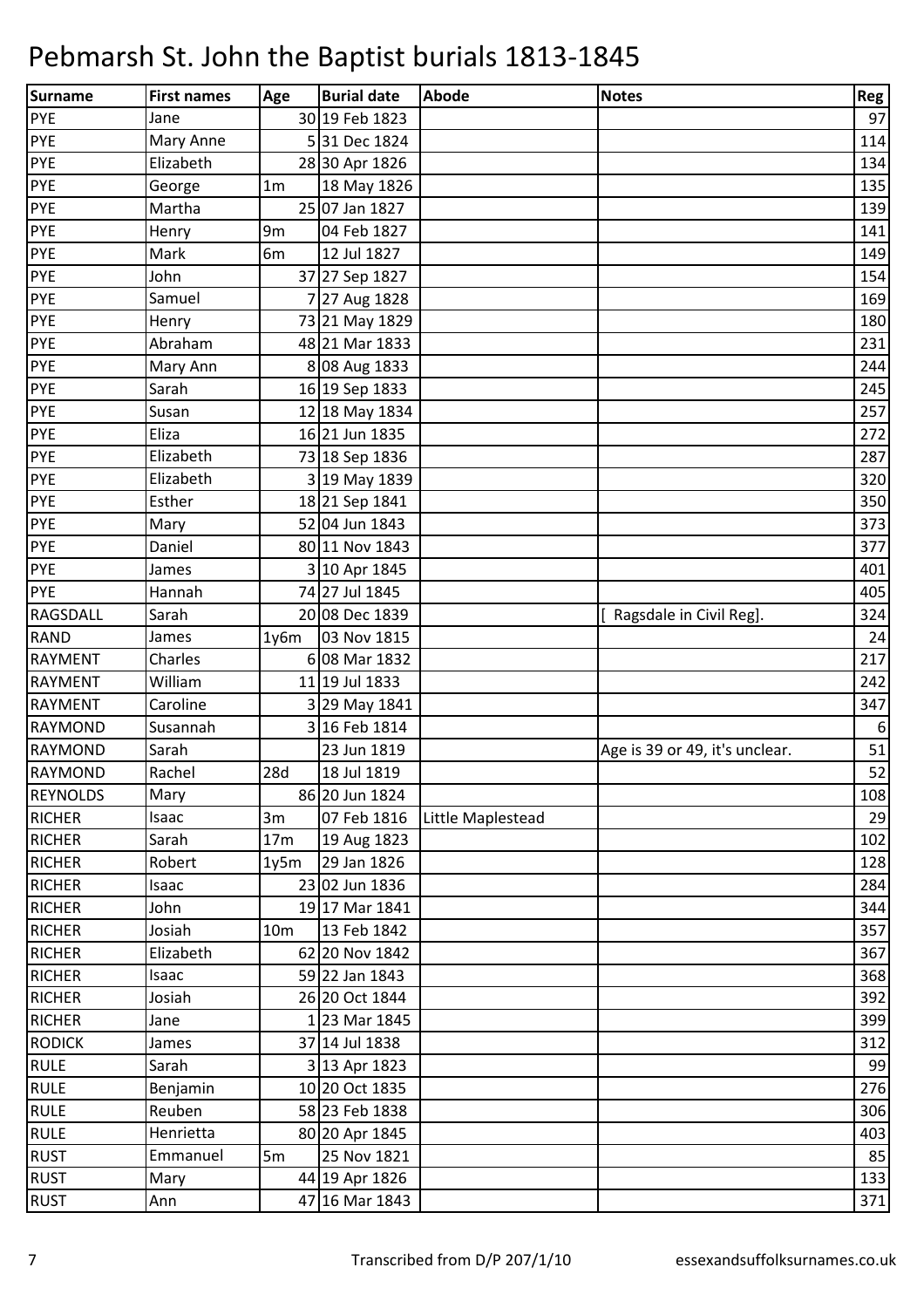| Surname          | <b>First names</b> | Age             | <b>Burial date</b> | Abode                          | <b>Notes</b>    | Reg            |
|------------------|--------------------|-----------------|--------------------|--------------------------------|-----------------|----------------|
| <b>SALMON</b>    | John               |                 | 221 Nov 1828       |                                |                 | 173            |
| <b>SALMON</b>    | Sam.               |                 | 25 28 Dec 1830     |                                |                 | 201            |
| <b>SALMON</b>    | Mary Ann           |                 | 3 24 May 1833      |                                |                 | 239            |
|                  | William            |                 |                    |                                |                 |                |
| SAVILL           | Stebbing           | 1 <sub>m</sub>  |                    | 02 Mar 1844   Castle Hedingham |                 | 383            |
| <b>SCANDRETT</b> | Edward             |                 | 84 12 Feb 1819     |                                |                 | 48             |
| <b>SCANDRETT</b> | Mary               |                 | 43 11 May 1820     |                                |                 | 67             |
| <b>SCOTT</b>     | John               |                 | 24 25 Jun 1815     |                                |                 | 20             |
| <b>SCOTT</b>     | Robert             |                 | 66 19 Apr 1824     |                                |                 | 104            |
| <b>SLATER</b>    | Samuel             |                 | 77 16 Aug 1825     |                                |                 | 122            |
| <b>SMEE</b>      | John               |                 | 35 25 Jun 1814     | Halstead                       |                 | 12             |
| <b>SMEE</b>      | John               |                 | 68 25 Jul 1814     | Halstead                       |                 | 14             |
| <b>SMEE</b>      | Frances            |                 | 80 10 Jan 1828     | Halsted                        |                 | 158            |
| <b>SMITH</b>     | Susan              |                 | 49 11 Feb 1821     |                                |                 | 74             |
| <b>SMITH</b>     | Samuel             |                 | 1930 Mar 1827      |                                |                 | 144            |
| <b>SMITH</b>     | James              |                 | 19 17 Aug 1834     |                                |                 | 260            |
| <b>SMITH</b>     | Mary Anne          | infant          | 15 Feb 1835        |                                |                 | 265            |
| <b>SMITH</b>     | Emma               |                 | 1 21 May 1837      |                                |                 | 297            |
| <b>SMYTH</b>     | John               |                 | 83 23 Jan 1814     |                                |                 | $\overline{a}$ |
| SPRINGATE        | George             |                 | 8 29 Jun 1844      |                                |                 | 387            |
| <b>SPRINGET</b>  | Sarah              |                 | 39 21 Oct 1819     |                                |                 | 57             |
| <b>SPRINGETT</b> | Ann                | infant          | 14 May 1833        |                                |                 | 237            |
| <b>SPRINGETT</b> | Ann                |                 | 21 20 May 1833     |                                |                 | 238            |
| <b>SPRINGETT</b> | Luke               |                 | 57 02 Jul 1837     |                                |                 | 299            |
| <b>STALKER</b>   | John               | 1y5m            | 25 Sep 1816        |                                |                 | 31             |
| <b>START</b>     | John Caswell       | 7m              | 04 May 1836        |                                |                 | 282            |
|                  | John Caswell       |                 |                    |                                |                 |                |
| <b>START</b>     | Newman             | 10 <sub>m</sub> | 10 Oct 1841        |                                |                 | 351            |
| <b>STEBBING</b>  | Sarah              | infant          | 13 May 1814        |                                | Born 27/3/1813. | 10             |
| <b>STEBBING</b>  | Mary               |                 | 53 10 May 1815     |                                |                 | 19             |
| <b>STEBBING</b>  | John               |                 | 77 19 Apr 1825     |                                |                 | 119            |
| <b>STEBBING</b>  | William            |                 | 8 04 Sep 1828      |                                |                 | 170            |
| <b>STEBBING</b>  | Sarah              |                 | 80 03 Jul 1829     |                                |                 | 184            |
| <b>STEBBING</b>  | Jane Ann           |                 | 23 30 Jan 1835     |                                |                 | 264            |
| <b>SYCAMOORE</b> | Mary               |                 | 11 09 Feb 1823     |                                |                 | 96             |
| <b>SYCAMORE</b>  | Isaac              |                 | 54 27 Feb 1834     |                                |                 | 253            |
| <b>SYCAMORE</b>  | Ann                |                 | 61 06 Apr 1845     |                                |                 | 400            |
| <b>THOMPSON</b>  | Pleasant           |                 | 63 15 Jul 1813     |                                |                 | $\mathbf{1}$   |
| <b>THOMPSON</b>  | Judyth             |                 | 39 21 Apr 1817     |                                |                 | 34             |
| <b>THOMPSON</b>  | Judith             |                 | 22 01 Jun 1827     |                                |                 | 148            |
| <b>THOMPSON</b>  | John               |                 | 22 04 Oct 1828     |                                |                 | 171            |
| <b>THOMPSON</b>  | Joseph             |                 | 69 24 Sep 1844     |                                |                 | 391            |
| <b>TURNER</b>    | Daniel             |                 | 15 26 Jul 1815     | <b>Great Maplestead</b>        |                 | 21             |
| <b>TURNER</b>    | John Cock          |                 | 47 14 Oct 1820     | <b>Great Maplested</b>         |                 | 70             |
| <b>TURNER</b>    | George             |                 | 52 20 Nov 1829     | Little Maplested               |                 | 188            |
| WARNER           | James              |                 | 62 27 Dec 1821     |                                |                 | 86             |
| WARREN           | Kesia              | 1y9m            | 01 May 1825        |                                |                 | 120            |
| <b>WARREN</b>    | Susan              |                 | 28 26 Apr 1840     |                                |                 | 337            |
| <b>WARREN</b>    | John               | 1y4m            | 28 Nov 1841        |                                |                 | 353            |